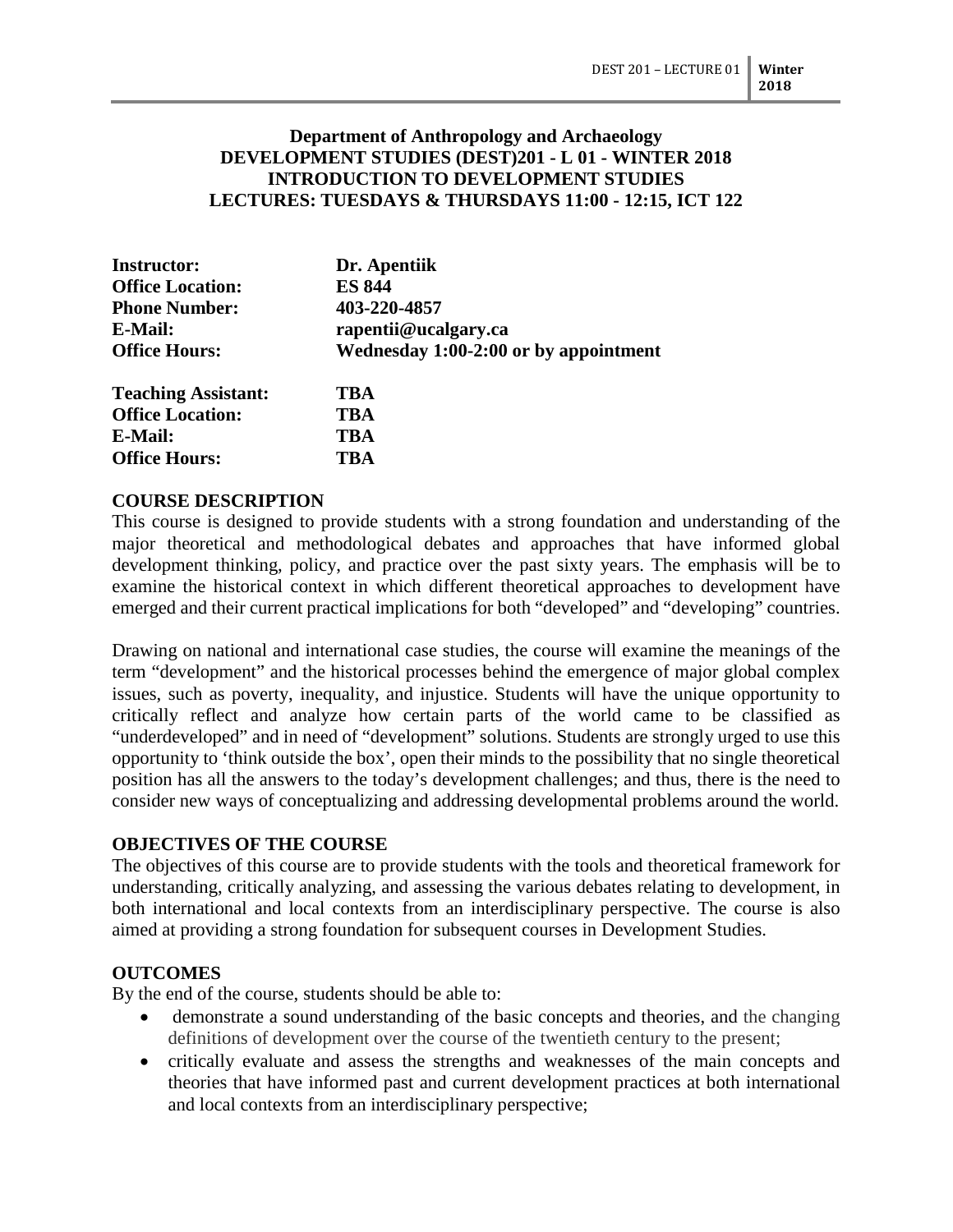- demonstrate a critical understanding of how individual identities, global processes, and experiences shape societal problems (e.g. poverty, injustice, and environmental crises), and create challenges to, and opportunities for development;
- demonstrate a good understanding of the different roles of development actors, and the debates about their role and impact.

### **TEXTBOOKS AND READINGS:**

Haslam, P.A. Schafer, J., and Beaudet P. (2017, eds.). *Introduction to International Development: Approaches, Actors and Issues.* 3rd Edition. Oxford: Oxford University Press.

#### **ADDITIONAL RECOMMENDED BOOKS**

- Swanepol, D. (2000, ed.). *Introduction to Development Studies*. Oxford: Oxford University Press.
- Allen, T. and Thomas, A. (2000, eds.) *Poverty and Development into the 21st Century*. Oxford: Oxford University Press.
- Desai, V. and Potter, R.B. (2002, eds.). *The Companion to Development. Third edition.*  New York: Routledge.

# **USEFUL RESOURCES (JOURNALS, PERIODICALS, ANNUALS, DATABASES, & WEB SOURCES)**

- Canadian Journal of Development Studies
- Canadian Development Report
- Development Policy Review
- IDS Bulletin
- Development and Change
- Journal of Development in Practice
- Journal of Development Studies
- Canadian International Development
- Journal of International Development
- World Development
- Amnesty, *Human Rights Yearbook*
- World Bank, *World Development Report*  <http://www.odihpn.org/>
- IDS Sussex: <http://www.ids.ac.uk/ids/info/index.html>
- World Bank: <http://worldbank.org/deveforum/index.html>

- Human Development Reports: <http://hdr.undp.org/reports/global/2004>
- Humanitarian Practice Network

# **ASSIGNMENTS AND EVALUATION**

| Critical review paper | 20%    | Feb. 15 (to be collected in class) |
|-----------------------|--------|------------------------------------|
| Mid-Term Exam         | $40\%$ | <b>Mar. 8 (closed book exam)</b>   |
| Final Exam            | 40\%   | To be scheduled by Registrar.      |

**Note: All assignments must be completed in order to pass the course. All written assignments** 

**(including, although to a lesser extent, written exams) will be assessed at least partly on writing** 

**skills. Writing skills include not only surface correction (, punctuation, sentence structure etc.) but also general clarity and grammar**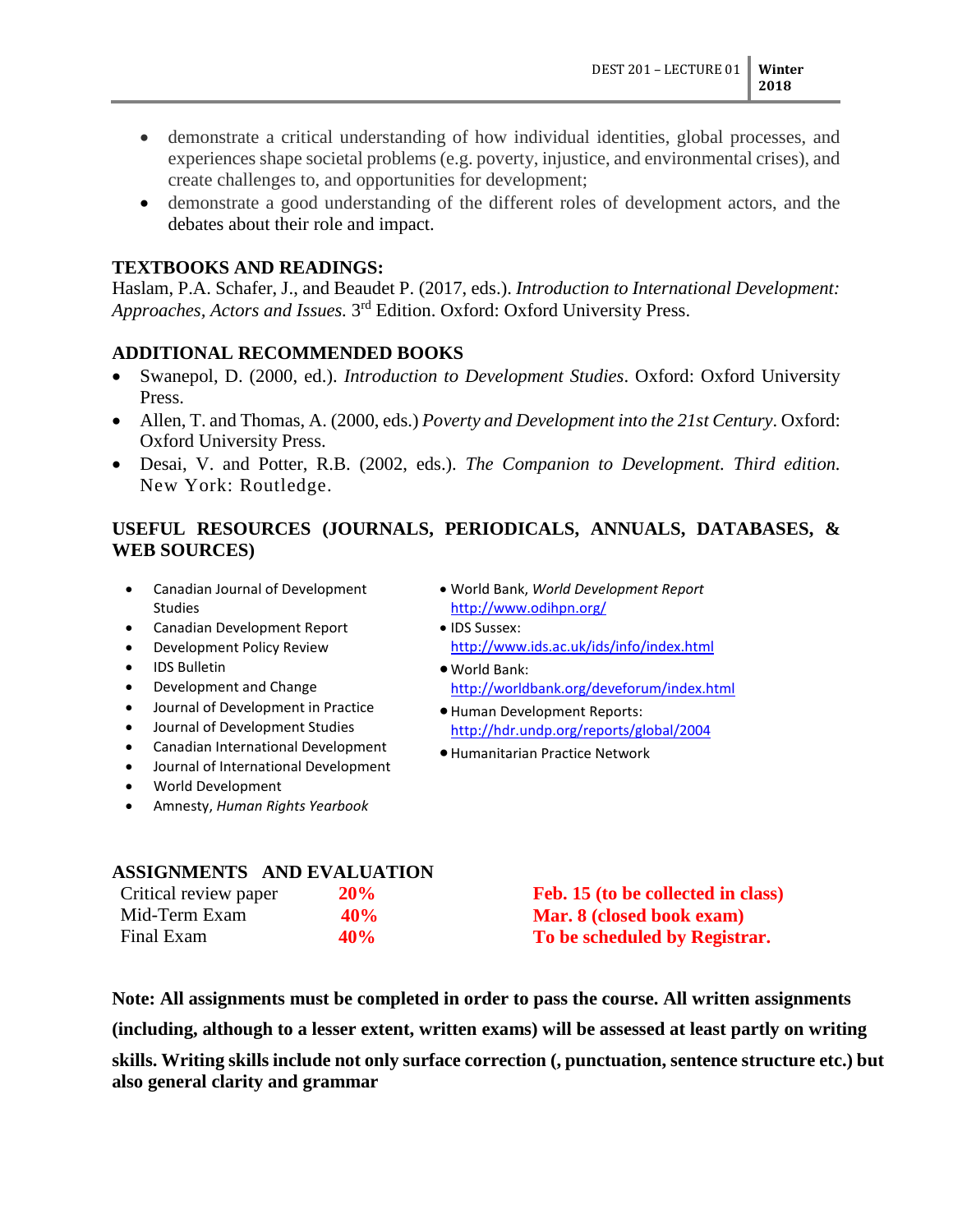### **CRITICAL REVIEW PAPER 20% (**Due Feb. 15: to be collected in class in hard copy**) The critical review assignment is on chapter 21 of the textbook, the 2017 (Third) edition: "Conflict and Development".**

Length of paper: A maximum of **3 PAGES, TYPED, AND DOUBLED-SPACED in 12 POINT FONT**. Going over the page limit may result in reduction of grade (e.g. from A to A- or A- to B+). Page margins should be 1 INCH (2.5 cm) wide, and all pages should be numbered. Doublesided printing of assignment is encouraged to save paper, but is not mandatory. Please include the following on the title page: title of paper, course code, instructor's name, student ID, and date of submission. In addition to your textbook, please include a minimum of 3-4 properly cited and referenced scholarly peer-reviewed references.

It is the student's responsibility to keep a copy of each assignment submitted. Students should be prepared to provide a second copy of their assignment if requested. Students who cannot provide a second copy of their essays may risk receiving a zero grade for this portion of the course. Note: Please hand in your essays directly to your instructor. If it is not possible to do so, a daytime drop box is available in ES 620. A night drop box is also available for approved after-hours submission. Assignments will be removed the following morning, stamped with the previous day's date, and placed in the instructor's mailbox.

### **MIDTERM EXAM 40% (Mar. 8; in-class closed book exam)**

This is a closed-book exam designed to test your grasp of the material covered in lectures, tutorials and from course readings, up to the date of the exam. This means that you will be expected to have read all the required readings on topics covered in the course, up to the date of the exam. The best way to prepare for this exercise is to read and reflect on lectures, tutorials and course readings. Exams will also cover lectures by guest speakers, and information from videos/films shown in the class.

Please note: No alternate dates for the exam will be provided unless the student has been legitimately excused.

# **REGISTRAR-SCHEDULED FINAL EXAMINATION (40%): YES**

Please note: If your class is held in the evening, the Registrar's Office will make every attempt to schedule the final exam during the evening. However, there is NO guarantee that the exam will NOT be scheduled during the day. The final examination is closed-book.

Both midterm and final exams have mixed format--combination of short and long answers.

**Note**: All written assignments (including, although to a lesser extent, written exam responses) will be assessed at least partly on writing skills. Writing skills include not only surface correctness (grammar, punctuation, sentence structure, etc.) but also general clarity and organization.

# **POLICY FOR LATE ASSIGNMENTS & MISSED EXAMS.**

a). Assignments submitted after the deadline may be penalized with the loss of a grade (e.g. A- to B+) for each day late. Extensions will only be granted under extraordinary circumstances. See *Request for Extension Form* on D2L. This form should be filled out and submitted to me two weeks before the due date for the submission of the assignment.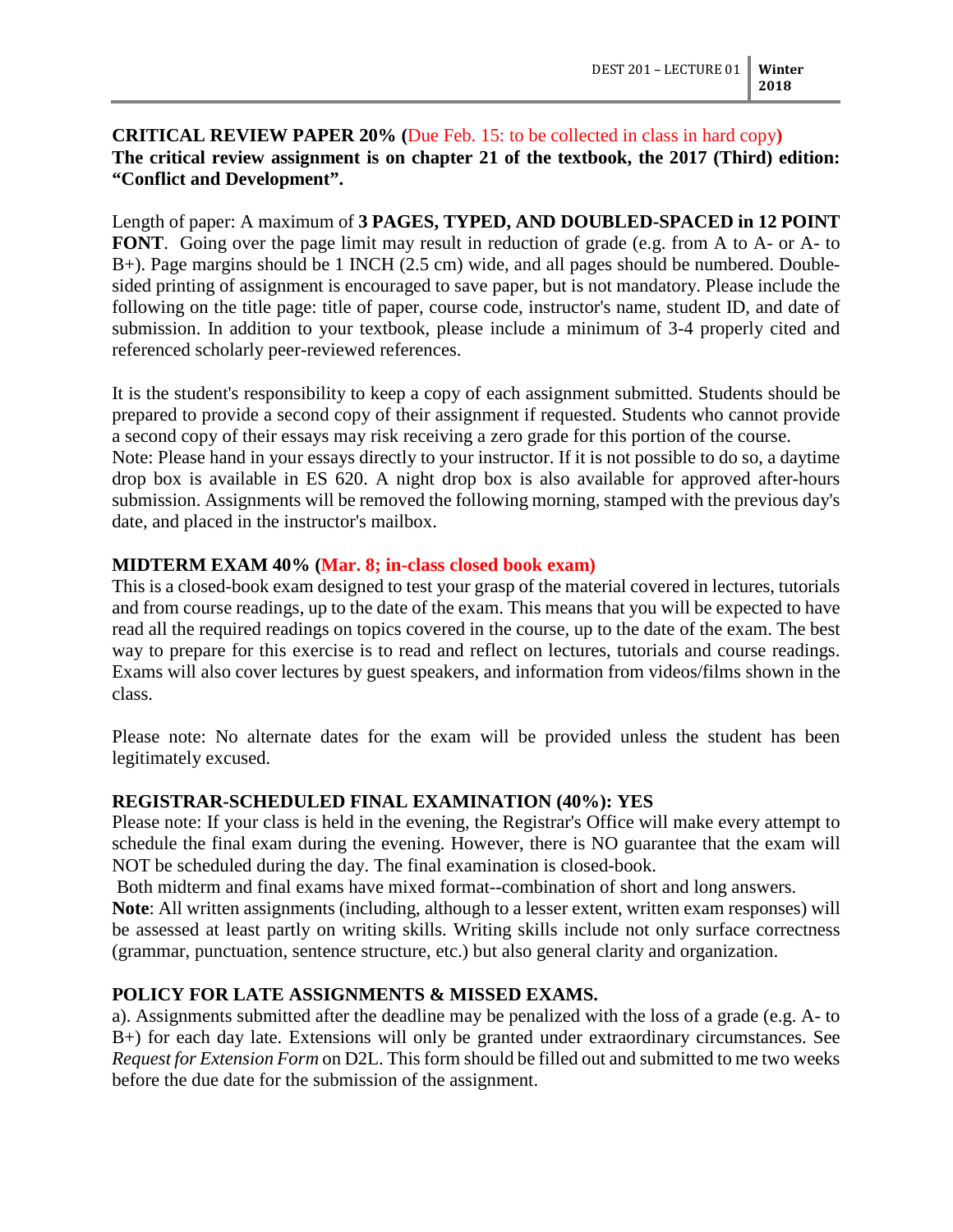b) Similarly, no alternate dates for exams will be provided unless the student has been legitimately excused or have tangible reasons supported with documentation. The same policy applies to missed exams.

### **ADDITIONAL INFORMATION**: **USE OF EMAIL**

Due to a high volume of daily e-mail messages, students are advised to meet me during office hours or make an appointment in the case of an issue that requires urgent attention. Please note that e-mail messages can be sent to the wrong address, accidentally deleted, buried or disappear into cyberspace. All questions and requests should therefore be made in person, especially if they concern extensions and other serious or urgent matters. I normally reply within 72 hours during regular business hours. Questions of general interest can and will be addressed in class. Students are advised to use their **ucalgary** accounts in all communication on issues related to this course, including all correspondence with peers and Instructor. All course related communication with peers and instructor should be formal. This means that emails must be clearly written, devoid of short-hand and other forms of informalities.

#### **GRADING SYSTEM**

The following grading system is used in the Faculty of Arts. Where a grade on a particular assignment is expressed as a letter grade, it will normally be converted to a number using the midpoint of the scale. That is, A- would be converted to 87.5 for calculation purposes. An F will be converted to zero.

| <b>Grading Scale</b> |               |  |
|----------------------|---------------|--|
| $A+$                 | $94.9 - 100$  |  |
| $\mathsf{A}$         | $89.9 - 94.8$ |  |
| $A -$                | $84.9 - 89.8$ |  |
| $B+$                 | $79.9 - 84.8$ |  |
| B                    | $74.9 - 79.8$ |  |
| $B -$                | $70.9 - 74.8$ |  |
| $C+$                 | $66.9 - 70.8$ |  |
| $\overline{C}$       | $62.9 - 66.8$ |  |
| $C-$                 | $58.9 - 62.8$ |  |
| $D+$                 | $54.9 - 58.8$ |  |
| D                    | $49.9 - 54.8$ |  |
| F                    | 49.8 and      |  |
|                      | below         |  |

### **INTERNET AND ELECTRONIC COMMUNICATION DEVICE INFORMATION**

The use of cell phones is not allowed during lectures. Students may use computers in class, however, the instructor reserves the right to forbid students from using computers if their use is disruptive to the class. This may include chatting online, playing music or games etc. during class.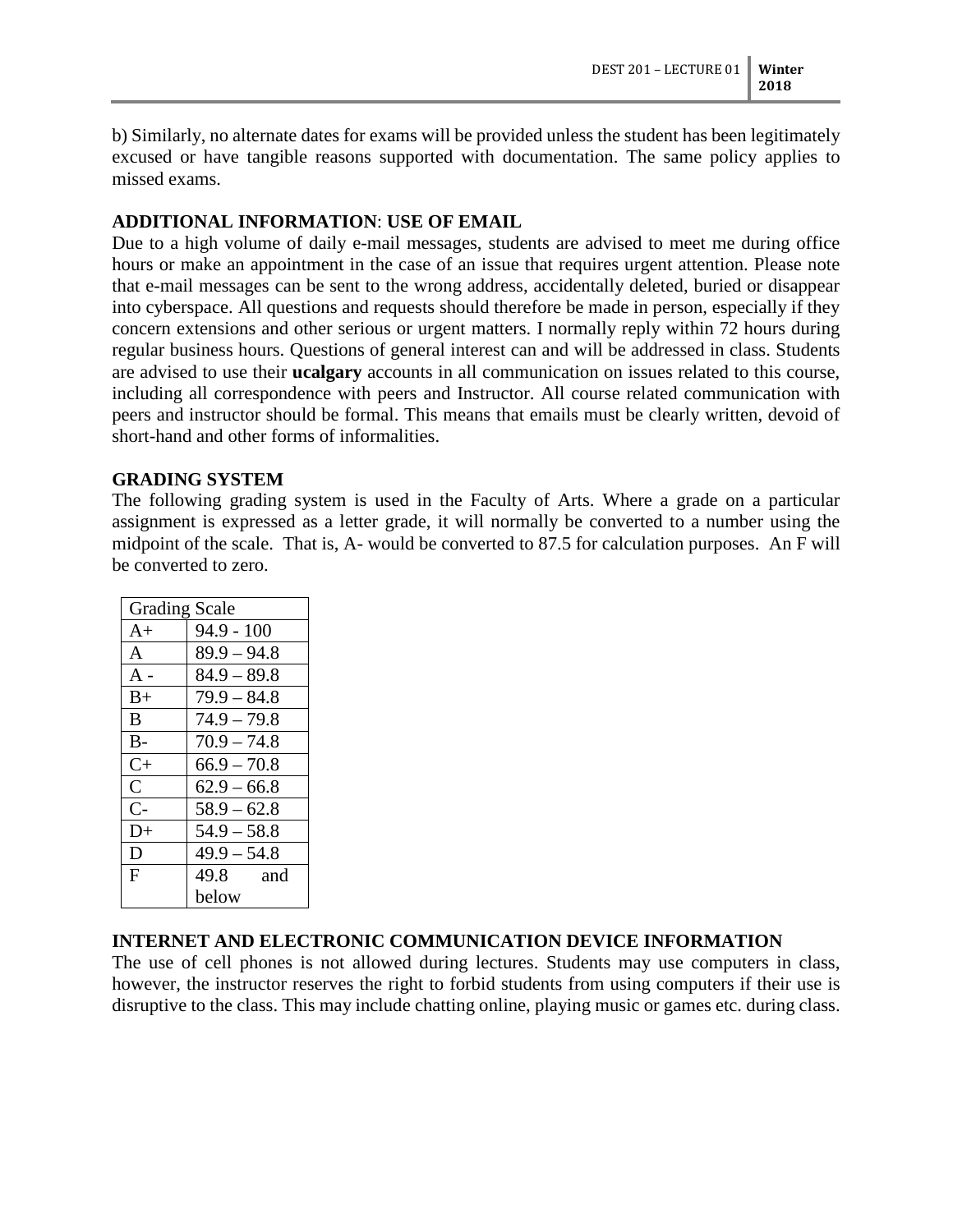### **PLAGIARISM AND CHEATING**

Plagiarism: "to steal and pass off the ideas or words of another as one's own" (Webster's). Plagiarism will not be tolerated and will automatically result in a failing grade for the submission. Any student caught plagiarizing will also be subject to additional University sanctions. Students are expected to be familiar with the Department of Anthropology and Archaeology's policy on intellectual honesty

# **DEFERRED EXAMS:**

A student who is absent from a test for legitimate reasons must discuss an alternative course of action with the instructor. The instructor at their discretion may transfer the percentage weight for the test to the final examination, if there is a final examination in the course, set another test, etc. An instructor will normally make this decision on the basis of verbal information provided by the student. In the event that an instructor feels that they cannot judge the veracity of the information provided, Students must be aware that they are responsible for payment of any charge associated with the medical assessment and documentation as this service falls outside the realm of services provided by the Provincial Health Care Plan. Deferral of the registrar scheduled final exam requires Registrar approval.

# **ACADEMIC ACCOMMODATIONS**

http://www.ucalgary.ca/access/accommodations/policy

Students needing an Accommodation because of a Disability or medical condition should communicate this need to Student Accessibility Services in accordance with the Procedure for Accommodations for Students with Disabilities

Students needing an Accommodation based on a Protected Ground other than Disability, should communicate this need, preferably in writing, to the instructor of this course.

# **ACADEMIC INTEGRITY**

Academic integrity is essential to the pursuit of learning and scholarship in a university, and to ensuring that a degree from the University of Calgary is a strong signal of each student's individual academic achievements. As a result, the University treats cases of cheating and plagiarism very seriously. Non-academic integrity also constitutes an important component of this program.

For detailed information on what constitutes academic and non-academic misconduct, please refer to the following link: http://www.ucalgary.ca/pubs/calendar/current/k-2-1.html

All suspected cases of academic and non-academic misconduct will be investigated following procedures outlined in the University Calendar. If you have questions or concerns about what constitutes appropriate academic behavior or appropriate research and citation methods, you are expected to seek out additional information on academic integrity from your instructor or from other institutional resources.

Where there is a criminal act involved in plagiarism, cheating or other academic misconduct, e.g., theft (taking another student's paper from their possession, or from the possession of a faculty member without permission), breaking and entering (forcibly entering an office to gain access to papers, grades or records), forgery, personation and conspiracy (impersonating another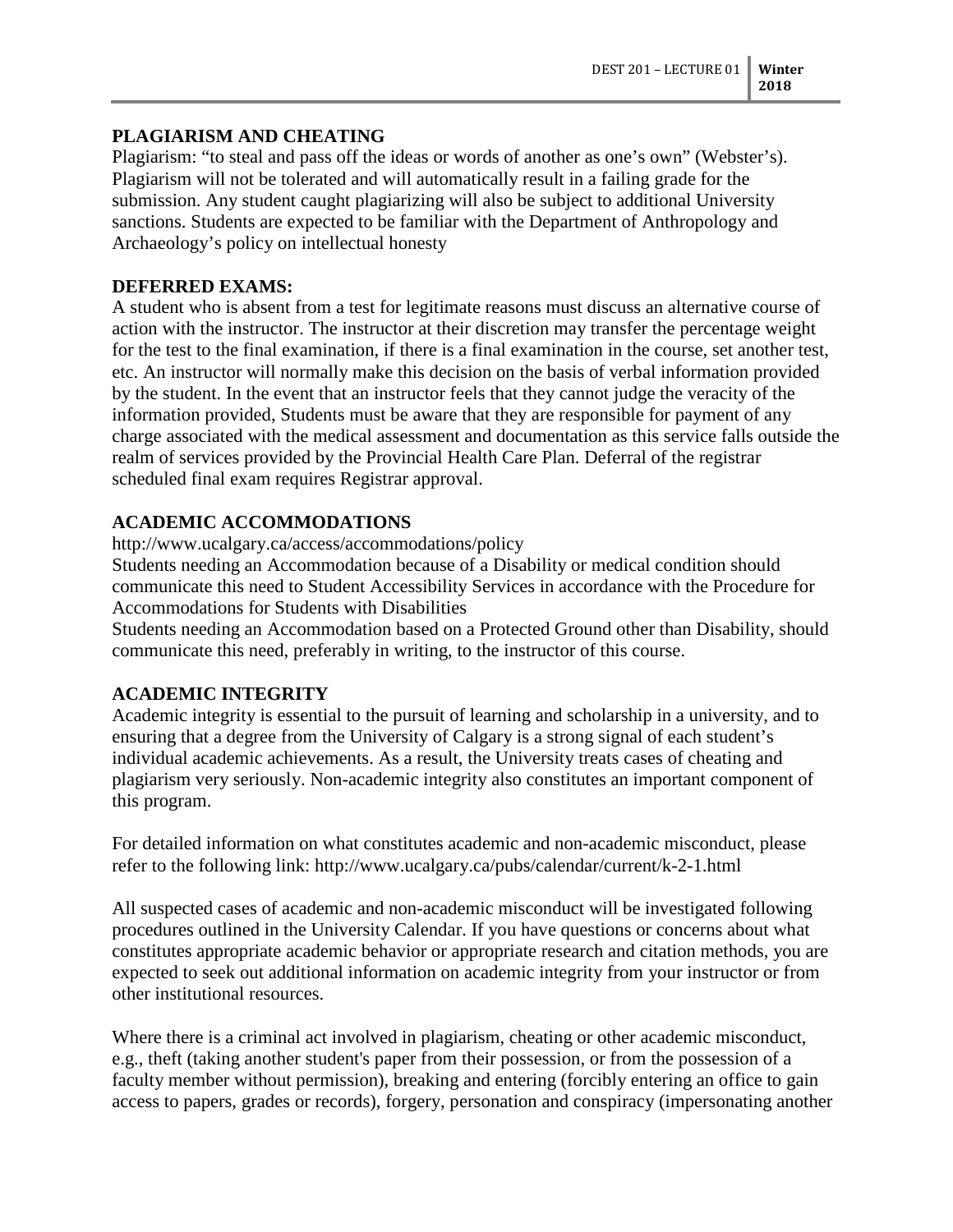student by agreement and writing their paper) and other such offences under the Criminal Code of Canada, the University may take legal advice on the appropriate response and, where appropriate, refer the matter to the police, in addition to or in substitution for any action taken under these regulations by the University

#### **TEACHING EVALUATIONS / USRIS (Universal Student Ratings of Instruction)**

At the University of Calgary, feedback provided by students through the Universal Student Ratings of Instruction (USRI) survey provides valuable information to help with evaluating instruction, enhancing learning and teaching, and selecting courses. Your responses make a difference, please participate! Website: http://www.ucalgary.ca/usri/

#### **Writing Across the Curriculum**

Writing skills are not exclusive to English courses and, in fact, should cross all disciplines. The University supports the belief that throughout their University careers, students should be taught how to write well so that when they graduate their writing abilities will be far above the minimal standards required at entrance. Consistent with this belief, students are expected to do a substantial amount of writing in their University courses and, where appropriate, members of faculty can and should use writing and the grading thereof as a factor in the evaluation of student work. The services provided by the Writing Support, part of the Student Success Centre, can be utilized by all undergraduate and graduate students who feel they require further assistance

**Emergency Evacuation Assembly Points:** In the event of an emergency that requires evacuation, please refer to the following link to become familiar with the assembly points for the class: http://www.ucalgary.ca/emergencyplan/assemblypoints

#### **Freedom of Information and Protection of Privacy Act:**

The University of Calgary is committed to protecting the privacy of individuals who work and study at the University or who otherwise interact with the University in accordance with the standards set out in the Freedom of Information and Protection of Privacy Act. Please refer to the following link for detailed information: http://www.ucalgary.ca/legalservices/foip The Department of Anthropology and Archaeology's FOIP (Freedom of Information and Privacy) policy requires all reports/examinations to be returned to students during class time or the instructor's office hours. Any term work not picked up will be placed in the Anthropology and Archaeology Office (ES620) for distribution. Any student not wishing to have their work placed in the office must make alternative arrangements with the course instructor early in the term.

**Safewalk Information:** Campus Security, in partnership with the Students' Union, provides the Safewalk service, 24 hours a day to any location on Campus including the LRT, parking lots, bus zones and University residences. Contact Campus Security at (403) 220-5333 or use a help phone, and Safewalkers or a Campus Security Officer will accompany you to your campus destination.

Faculty of Arts Program Advising and Student Information Resources: Have a question, but not sure where to start? Arts Students' Centre